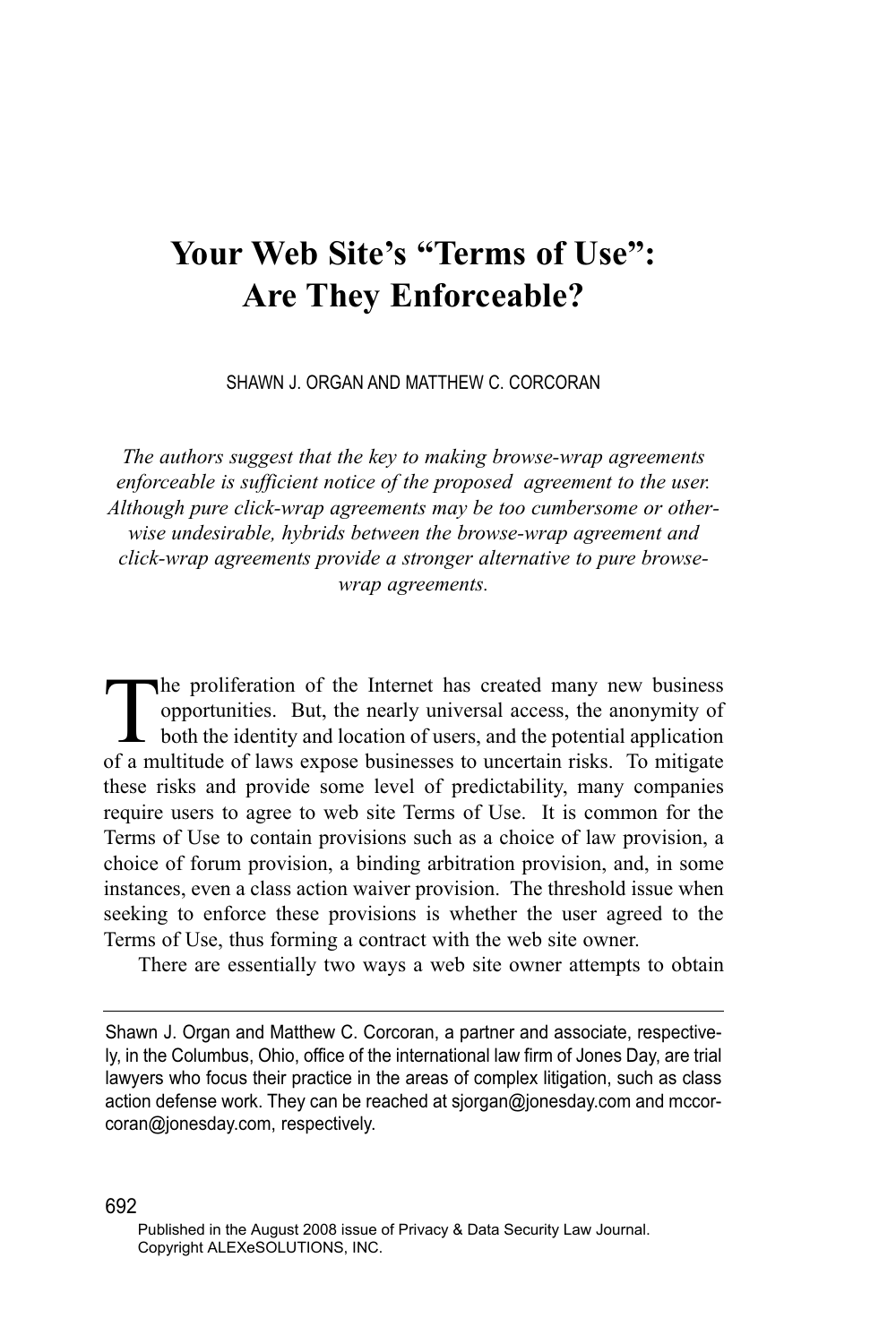YOUR WEB SITE'S "TERMS OF USE": ARE THEY ENFORCEABLE?

assent to the Terms of Use: the "Click Wrap Agreement" and the "Browse Wrap Agreement."<sup>1</sup> In a Click Wrap Agreement, the terms of a contract are displayed to a user who is required to click on a button indicating the user's assent. In contrast, a Browse-Wrap Agreement is typically found at the bottom of a web site's homepage and a user's assent to the Terms of Use is manifested by some action, usually the "use" of the web site.<sup>2</sup> While courts have had no problems applying general contract principals to enforce Click Wrap Agreements,<sup>3</sup> few courts have addressed whether Browse Wrap Agreements are enforceable.

## **MAKING BROWSE-WRAP AGREEMENTS ENFORCEABLE**

Generally, if four requirements are met, a Browse Wrap Agreement should be enforceable. The requirements are:

- 1. Adequate notice of the existence of the proposed terms;
- 2. Meaningful opportunity to review the terms;
- 3. Adequate notice that taking a specified action manifests assent to the terms; and
- 4. Action specified in such notice is taken by the user.<sup>4</sup>

Each of these requirements is briefly discussed below.

#### **Adequate Notice of the Proposed Terms**

To provide adequate notice, a hyperlink to the Terms of Use should be prominently displayed and clearly indicate that the Terms of Use affect a user's rights. Some courts have found that when a user is required to scroll down to find or link to the Terms of Use, they are not sufficiently displayed to provide adequate notice. <sup>5</sup> However, because companies typically place the link to the Terms of Use at the bottom of the homepage, it is arguable that placement there is sufficient to provide the user notice.<sup>6</sup> Moreover, the hyperlinking to the Terms of Use should be clearly conveyed to a reasonable user: the text should be underlined, and other text should not be the same color as hyperlinks.<sup>7</sup> The hyperlink itself should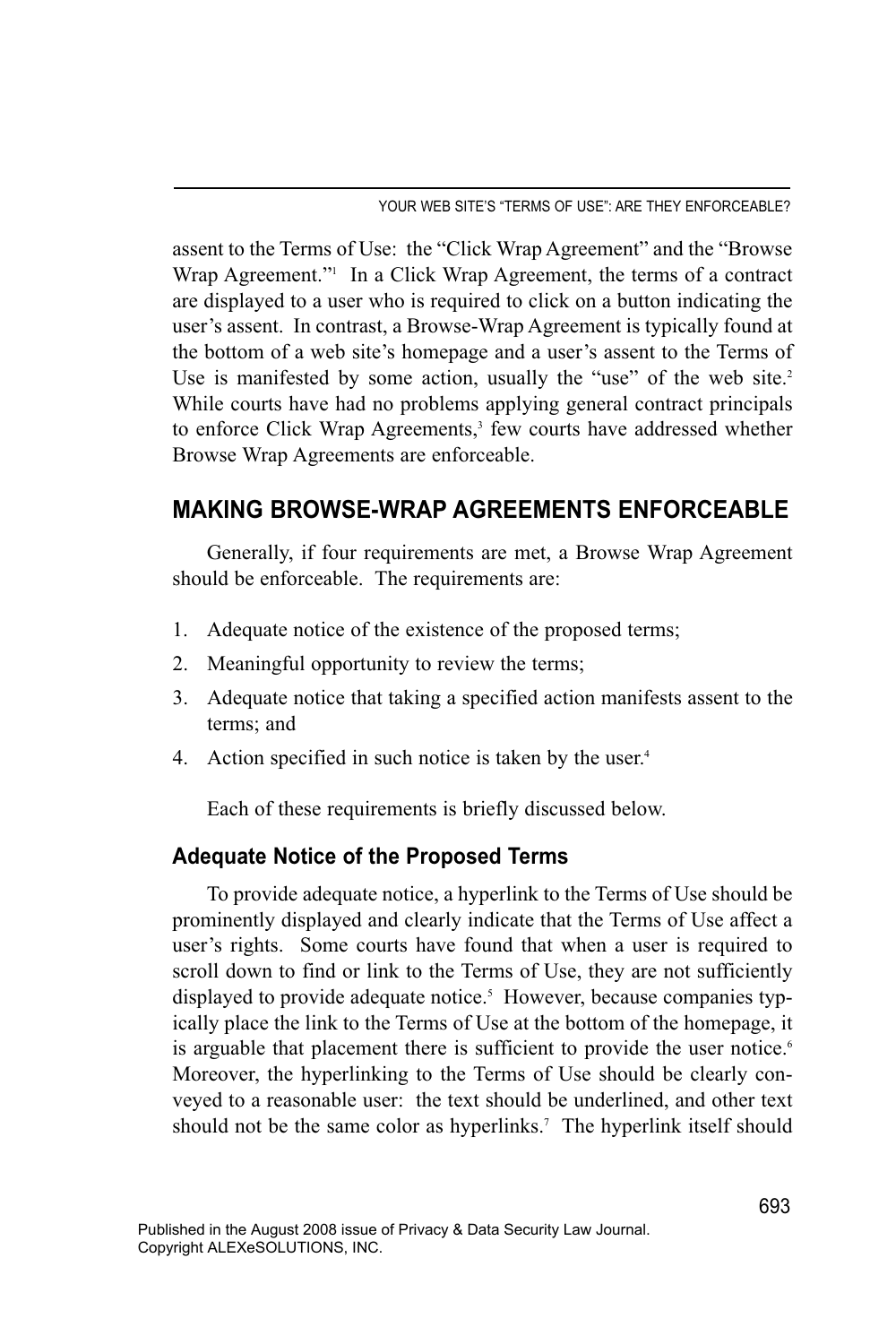indicate in clear language that the Terms of Use constitute a proposed agreement.<sup>8</sup>

Two decisions in *Ticketmaster Corp. v. Tickets.com, Inc.* illustrate these principles.<sup>9</sup> Both Ticketmaster and Tickets.com sell events tickets through their web sites. For those events for which Tickets.com did not sell tickets, it provided links to Ticketmaster.com bypassing Ticketmaster.com's home page (this is known as "deep-linking").10 Ticketmaster sought a preliminary injunction arguing that this practice violated its web site Terms of Use.<sup>11</sup> In its first decision, the Court dismissed Ticketmaster's breach of contract claim because "the terms and conditions are set forth so that the customer needs to scroll down the home page to find and read them [and customers] are likely to proceed to the event page of interest rather than reading the 'small print.'"12 Three years later, Ticketmaster had redone its webpage placing in a "prominent place on the home page the warning that proceeding further binds the user to the conditions of use."13 Ticketmaster's notice read "Use of this site is subject to express *terms of use*, which prohibit commercial use of this site. By continuing past this page, you agree to abide by these terms."14 Interestingly, the notice is currently at the bottom of Ticketmaster's web site.15

Deep-linking presents additional concerns about adequate notice of the Terms of Use. Deep linking allows users to bypass the home page. Thus, if the Terms of Use are only posted on the homepage and the user deep links circumventing the homepage, the user arguably would not receive adequate notice of the Terms of Use. One solution is to include a link to the Terms of Use on every page.

#### **Meaningful Opportunity to Review the Terms**

Notice of the Terms of Use should be presented before any contract is formed and the user should be given ample time to review the terms and conditions. <sup>16</sup> Because of the nature of web site transactions, a user typically has a meaningful opportunity to review the Terms of Use. "[I]n an electronic setting,…[t]ime pressures are obviated when an Internet user can shop in the privacy of the user's own home, with the benefit of time, thought, and the opportunity to comparison shop, compare standard terms, and even return to a proposed transaction later. Moreover, an on-line shop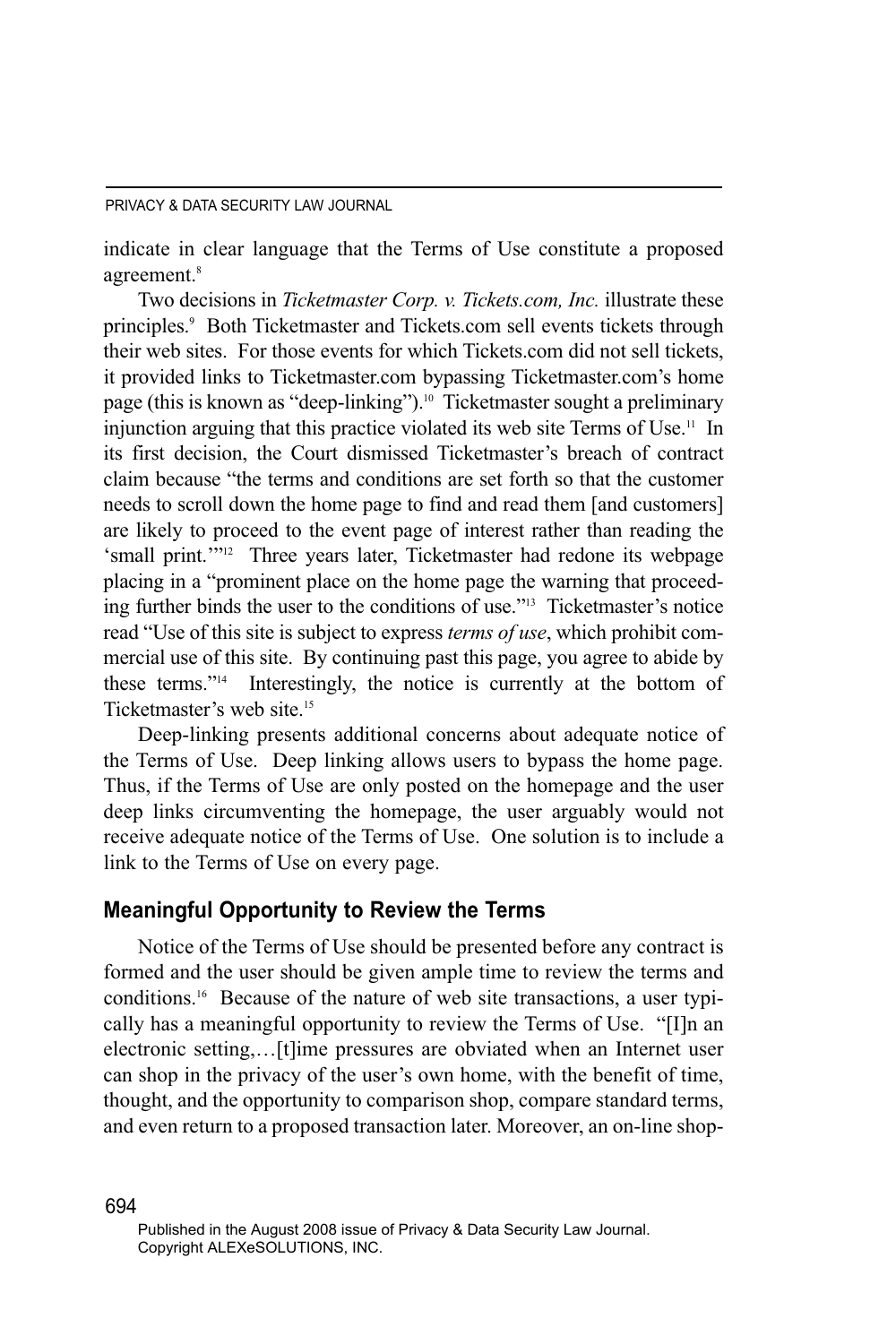per need not wait for the conclusion of the transaction to see the contractual terms when they are accessible by way of a link on the home page. As a result, in some respects, the Internet can be a more hospitable environment for contracting from a buyer's standpoint."<sup>17</sup> And while hyperlinking is acceptable, discovering all of the terms of the agreement should not require excessive multiple linking.18

### **The User Is Provided with Adequate Notice That Taking a Specified Action Manifests Assent to the Terms**

A web site owner can specify the particular kind of express or implied assent required from the user in order to a form a contract. Typically, Terms of Use obtain a user's consent when they "use" the web site.<sup>19</sup> Assent to Terms of Use can also be conditioned on the completion of a sale.<sup>20</sup> Ultimately, the web site owner, as the master of the offer, can choose any action to constitute acceptance. The Terms of Use, however, must make it clear that the action chosen constitutes acceptance.<sup>21</sup>

#### **The User Takes the Action Specified in Such Notice**

The problem with this requirement is proving the user took the specified action. Some record should be created to prove the user took the specified action to avoid disputes over whether the user, in fact, took the specified action. A company may choose to preserve various forms of evidence including "(i) the actual 'click-stream data' tracking the user's path through the Web site…(which may raise privacy issues about recording the user's identifying information); (ii) programming records establishing that the user could not have gained access to the Web site, data, or software governed by the agreement without first having engaged in the conduct that manifested assent to the agreement; [or] (iii) the content and appearance of the Web site, to show that a user 'scraped' and used the site's information, in violation of the agreement terms. $122$ 

#### **Modification of Browse-Wrap Agreements**

Modifications to Terms of Use require additional notice to users. The Ninth Circuit held that an amendment to a contract was not effective when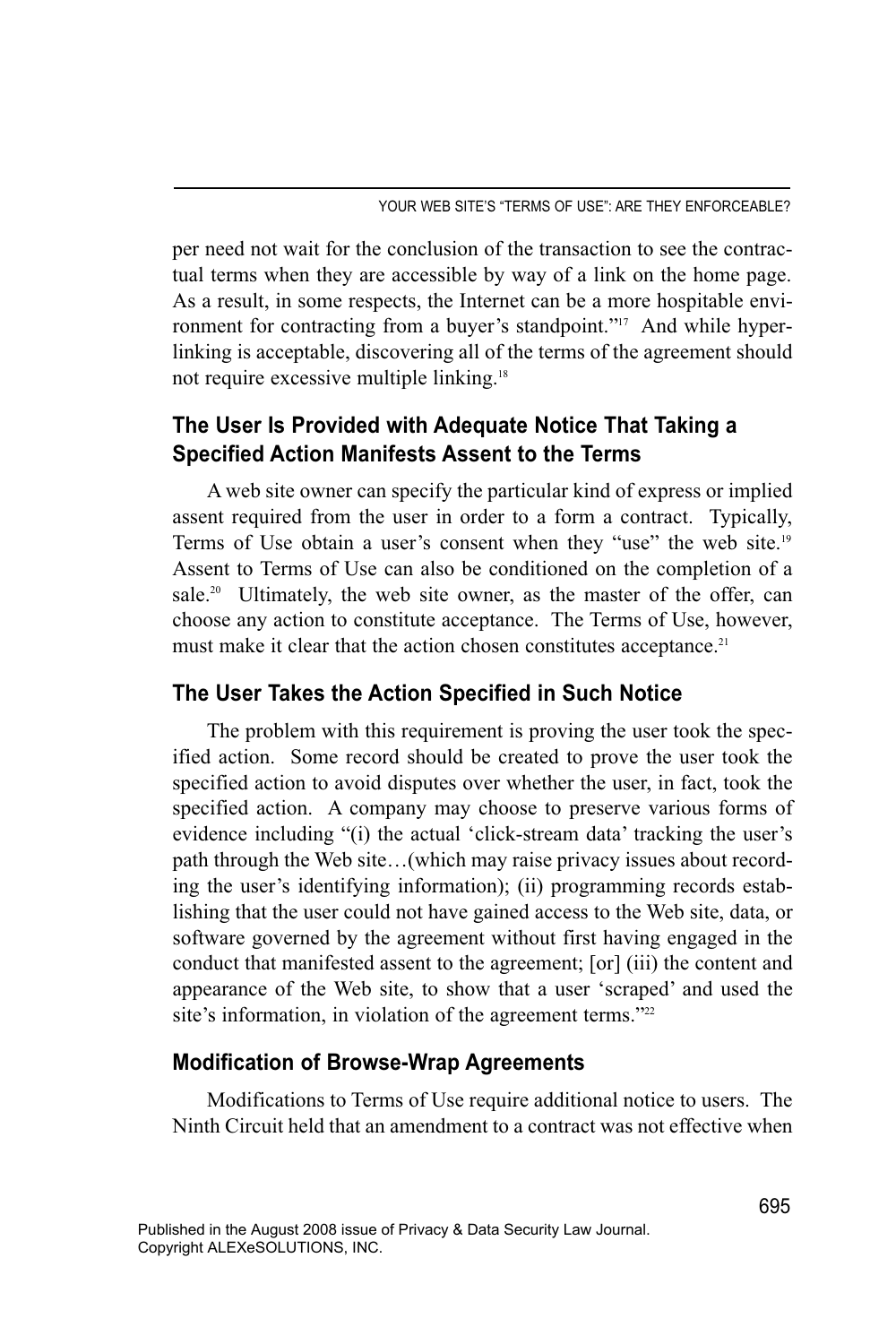the revised contract was posted online, but the user was not given meaningful notice of the amendment.<sup>23</sup> The court explained that once the contract had been formed, even if the plaintiff "visited the website, he would have no reason to look at the contract posted there. Parties to a contract have no obligation to check the terms on a periodic basis to learn whether they have been changed by the other side."24 While the court did not explain what adequate notice would be, it clearly required something more than posting a revised contract on the web site. Possible forms of notice may include e-mailing users, or prominently displaying the last modified date with the link to the Terms of Use.

#### **Are Browse-Wrap Agreements Enforceable Against Consumers?**

When courts first began addressing the enforceability of Browse-Wrap Agreements, courts generally found them enforceable against commercial parties but not against consumers.<sup>25</sup> While the decisions were not based upon the user's status (rather lack of adequate notice), $26$  they led some commentators to argue that Browse-Wrap Agreement should not be enforced against consumers.<sup>27</sup> Recently, however, courts have enforced Browse-Wrap Agreements against consumers.<sup>28</sup>

In a parallel "brick and mortar" transaction, the Seventh Circuit enforced "Terms of Use" on display in the store against a consumer.<sup>29</sup> At issue was whether the Official Rules for McDonald's "Who Wants to be a Millionaire" game were enforceable when the rules were posted near the food counter, on the back of in-store tray liners and the near the drive-thru window. In addition, the French fry cartons had language directing customers to the see the Official Rules.<sup>30</sup> The plaintiff obtained a game piece when she purchased an order of French fries at the drive-thru window. She claimed that she was the grand prize winner, a claim that McDonald's disputed. McDonald's sought to compel arbitration based upon a provision in the Official Rules.<sup>31</sup> The plaintiff, however, claimed she never agreed to the official rules.<sup>32</sup> After noting that "a contest normally has rules regarding eligibility to win the promised prize," the court held "[t]he Official Rules were identified to [plaintiff] as part of the contest, and that identification was sufficient in this case to apprise her of the contents of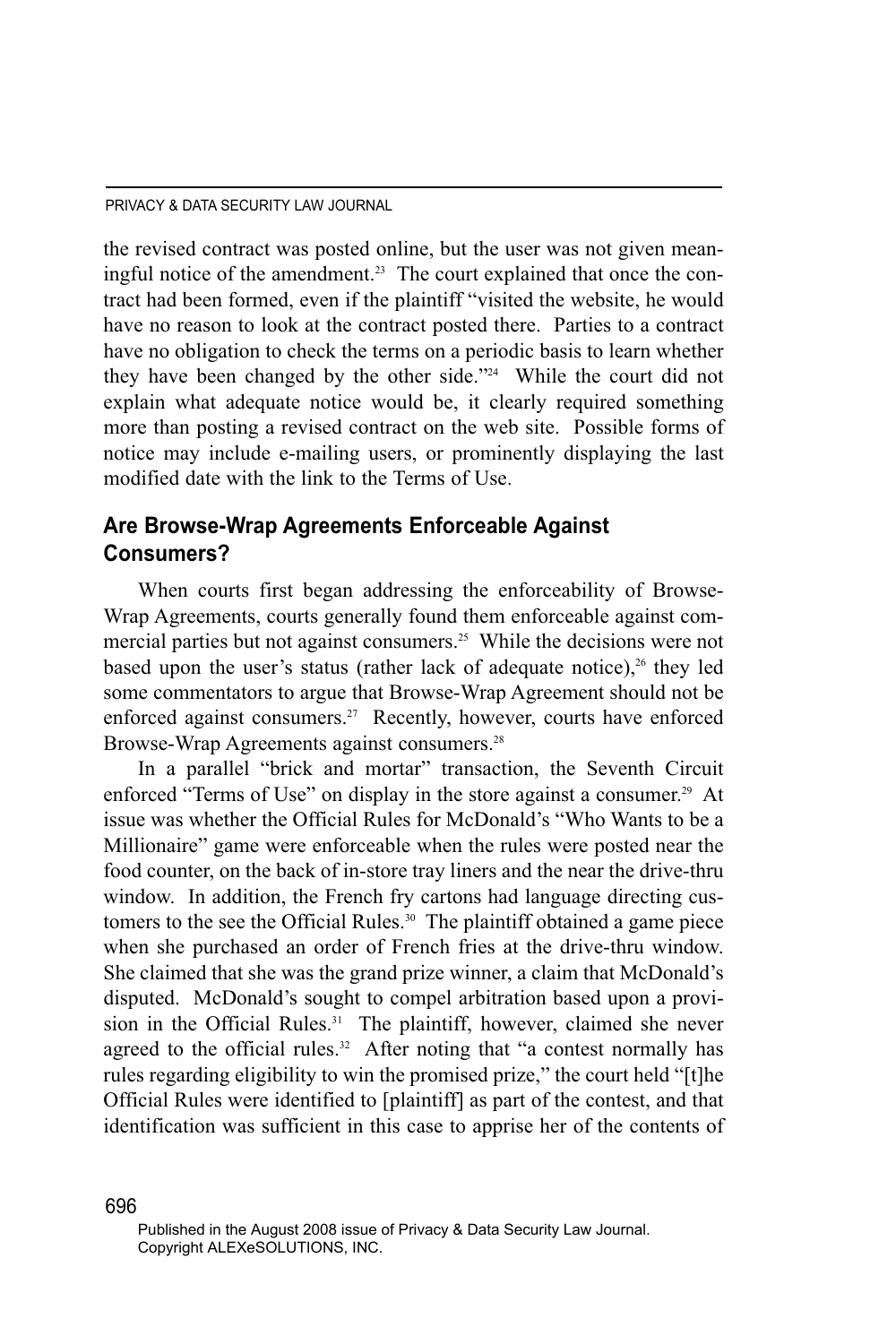the rules."33

Thus, the enforceability of a Browse-Wrap Agreement against consumers likely turns on whether they received adequate notice. It is possible that courts will require greater notice in consumer transactions than in commercial transactions. Given, however, that most, if not all, commercial web sites have Terms of Use, typically found at the bottom of the homepage, is it now axiomatic that web sites normally have Terms of Use located at the bottom of the homepage?

#### **Even if Browse-Wrap Agreements Are Not Enforceable Against Users, They May Be Binding on the Web Site Owner**

Recent investigations by state attorneys general create the possibility that Terms of Use are unilaterally enforceable against a web site owner. JuicyCampus.com is a gossip web site on which students can post anonymous comments. Currently, the gossip site has sections for approximately 60 Universities. <sup>34</sup> On March 19, 2008, New Jersey Attorney General Anne Milgram announced that the state was investigating JuicyCampus for allegedly violating New Jersey's Consumer Fraud Act for failing to comply with its posted Terms of Use. <sup>35</sup> Three days later, Connecticut Attorney General Richard Blumenthal announced he had launched a similar probe.<sup>36</sup> And in California, State Assemblyman Alberto Torrico called upon California Attorney General Jerry Brown to launch a similar investigation of JuicyCampus.com and other gossip web sites.<sup>37</sup> To date, however, Attorney General Brown has not announced such an investigation. If any of these investigations determine there is a violation of state law when a web site owner fails to comply with its Terms of Use, it may set the precedent that a web site owner is bound by the Terms of Use regardless if an agreement is formed with the web site's users.

#### **CONCLUSION**

The key to making Browse-Wrap Agreements enforceable is sufficient notice of the propose agreement to the user. While pure Click-Wrap Agreements may be too cumbersome or otherwise undesirable, hybrids between Browse-Wrap Agreements and Click-Wrap Agreements provide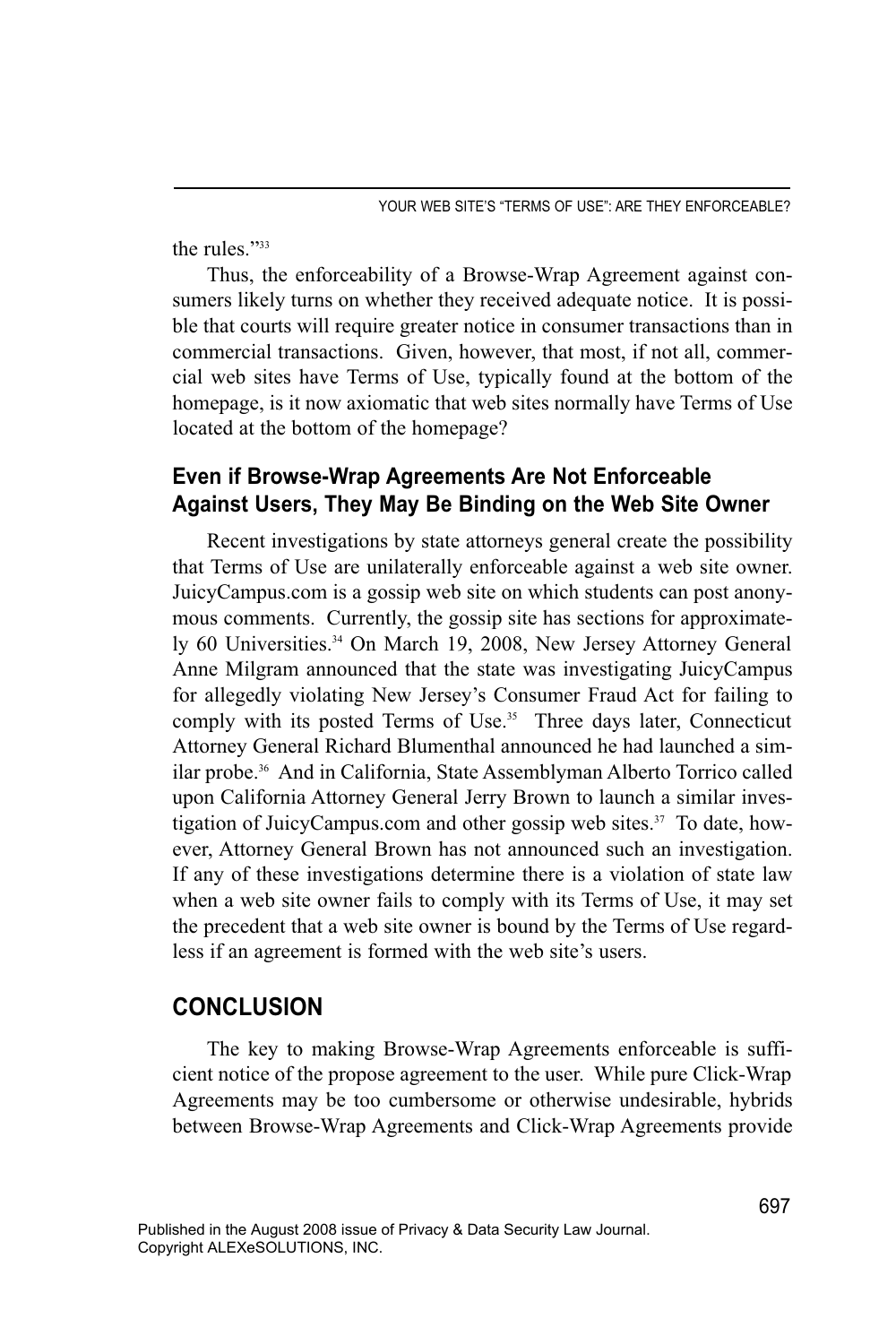a stronger alternative to pure Browse-Wrap Agreements. For example, in *Cohn v. TrueBeginnings, LLC*, a California Court of appeals enforced the Terms of Use when the user was required to click "CONTINUE" on a page that stated, "I am 18-years-old and I have read and agree to the TRUE *Terms of Use and Code of Ethics*."38 Similarly, in *DeJohn v. The .TVCorporation Int'l*, the federal district court enforced an online agreement when DeJohn was required to click on a box indicating agreement to the terms of the contract when the actual text was provided through a hyperlink above the box.<sup>39</sup> Thus, in order to obtain the greater certainty provided by Click-Wrap Agreements, a web site owner need only display a hyperlink to the Terms of Use when requesting a user agree to the terms. In the end, what matters is whether the user received sufficient notice that the web site proposed an agreement through its Terms of Use.

#### **NOTES**

<sup>1</sup> Ian Rambarran & Robert Hun, *Are Browse-Wrap Agreements All They are Wrapped Up to Be?*, 9 Tul. J. Tech. & Intell. Prop. 173, 174 (2007). <sup>2</sup> *Id.*

<sup>3</sup> Mark A. Lemley, *Terms of Use*, 91 Minn. L. Rev. 459, 459 n.2 (2006) (collecting cases).

<sup>4</sup> Christina L. Kunz et al., *Browse-Wrap Agreements: Validity of Implied Assent in Electronic Form Agreements*, 59 Bus. Law. 279, 281 (2003); *see also Hubbert v. Dell Corp.*, 835 N.E.2d 113, 120-22 (Ill. App. 2005).

<sup>5</sup> *See, e.g., Sprecht v. Netscape Commc'ns*, 306 F.3d 17, 31-32 (2d Cir. 2002), stating "[T]he fact that, given the position of the scroll bar on their computer screens, plaintiffs may have been aware that an unexplored portion of the Netscape webpage remained below the download button does not mean that they reasonably should have concluded that this portion contained a notice of license terms."; *accord Cario, Inc. v. Crossmedia Servs., Inc.*, 2005 WL 756610, at \*5 (N.D. Cal. Apr. 1, 2005) (finding display at the bottom of web site requiring a user to scroll down not relevant when actual or imputed knowledge of the Terms of Use was shown); *Motise v. Am. Online, Inc.*, 346 F. Supp. 2d 563, 564-65 (S.D.N.Y. 2004) (holding that "[t]he Second Circuit seems to require that the license terms appear on the screen, in view of the user, for the user to be on notice of them.").

Published in the August 2008 issue of Privacy & Data Security Law Journal. Copyright ALEXeSOLUTIONS, INC.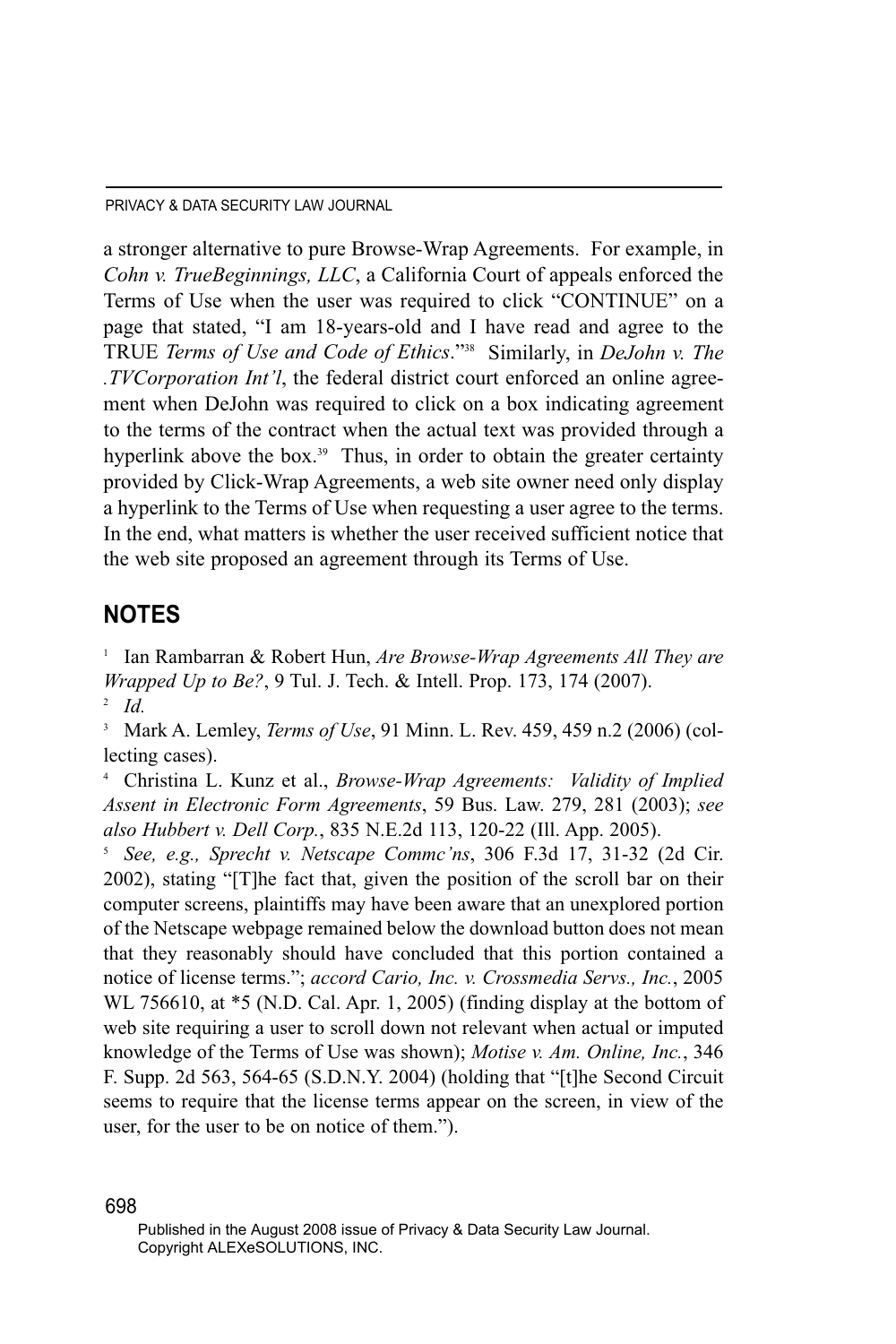<sup>6</sup> *James v. McDonald's Corp.*, 417 F.3d 672, 677 (7th Cir. 2005).

<sup>7</sup> In *Pollstar v. Gigmania Ltd.*, the court found that a reasonable user would not know that the agreement was linked to the home page when it was not clearly indicated:

Since the text is not underlined, a common Internet practice to show an active link, many users presumably are not aware that the license agreement is linked to the homepage. In addition, the homepage also has small blue text which when clicked on, does not link to another page. This may confuse visitors who may then think that all colored small text, regardless of color, do not link the homepage to a different web page.

170 F. Supp. 2d 974, 981 (E.D. Cal. 2000); *but see Hubbert v. Dell Corp.*, 835 N.E. 2d 113, 121 (Ill. App. 2005) ("Although there is no conspicuousness requirement, the hyperlink's contrasting blue type makes it conspicuous.")

<sup>8</sup> "Couched in the mild request, 'Please review,' this language reads as a mere invitation, not as a condition. The language does not indicate that a user must agree to the license terms before downloading and using the software." *Sprecht v. Netscape Commc'ns*, 150 F. Supp. 2d 585, 596 (S.D.N.Y. 2001).

<sup>9</sup> *Ticketmaster Corp. v. Tickets.com, Inc.*, 2003 WL 21406289, at \*1 (C.D. Cal. Mar. 7, 2003).

<sup>10</sup> *Ticketmaster Corp. v. Tickets.com, Inc.*, 54 U.S.P.Q.2d 1344, 1345 (C.D. Cal. 2000).

 $11$  *Id.* at 1346.

<sup>12</sup> *Id.*

<sup>13</sup> Ticketmaster Corp., 2003 WL 21406289, at \*2; *see also Browse-Wrap Agreements, supra* n.4 at 305 (noting the notice was at the top of the webpage).

<sup>14</sup> *Browse-Wrap Agreements, supra* n.4 at 305.

<sup>15</sup> http://www.ticketmaster.com/ (last visited Apr. 21, 2008).

<sup>16</sup> *Browse-Wrap Agreements, supra* n.4 at 305.

<sup>17</sup> *Id.* at 290.

<sup>18</sup> *Id.* at 305; *CompUSA Agrees to Discontinue Practice of Placing Disclosures Behind Several Links*, 6 Electronic Comm. & L. Rep. (BNA) 562 (2001) (demonstrating that excessive linking may be viewed as a deceptive business practice).

<sup>19</sup> *Are Browse-Wrap Agreements All They are Wrapped Up to Be?, supra* n.1 at 174; *see also Ticketmaster Corp.*, 2003 WL 21406289, at \*2 (consent obtained when user proceeded past the homepage); *Deaton v. Overstock.com*,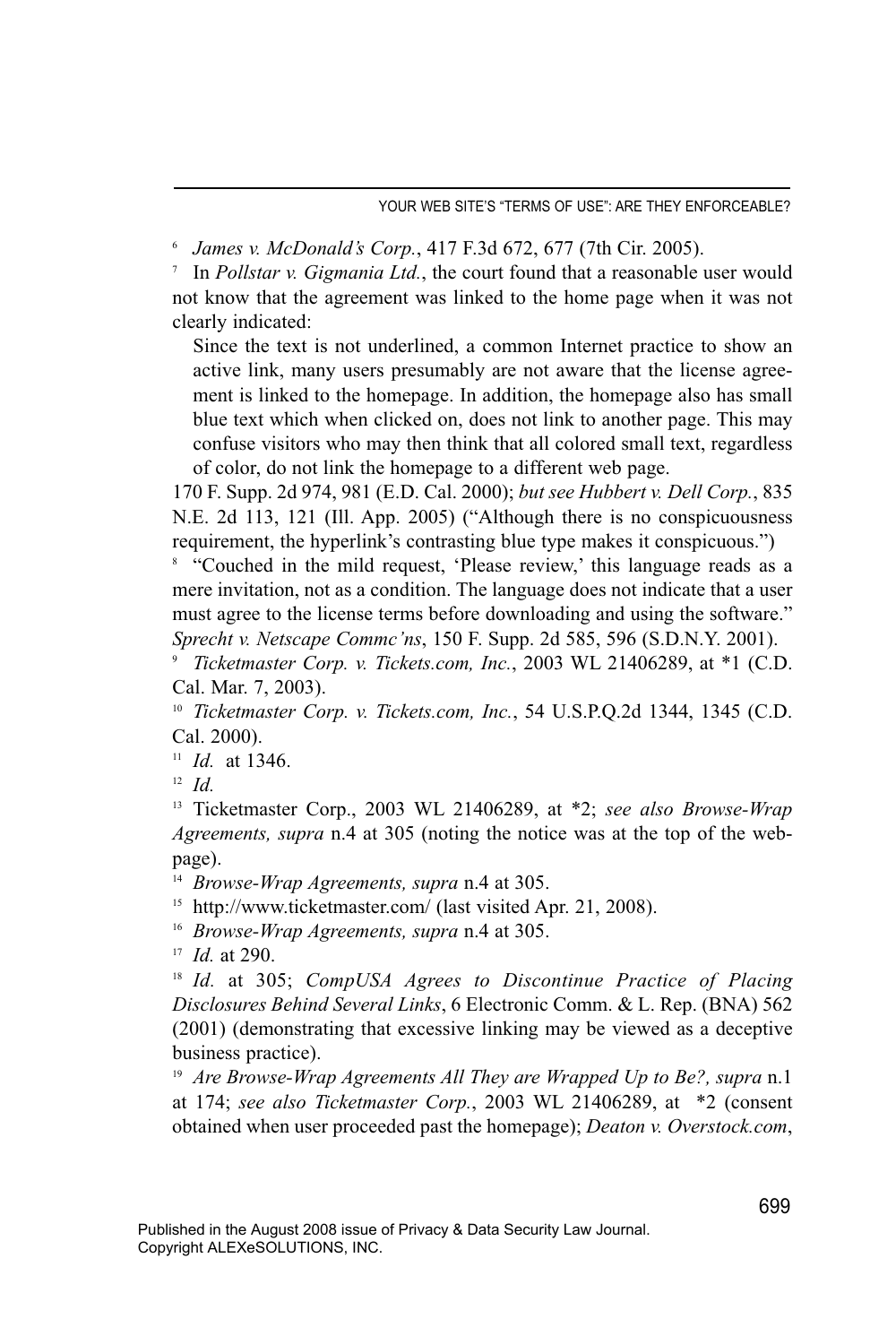*Inc.*, 2007 WL 4569874, at \*1 (S.D. Ill. Dec. 27, 2007) (same).

<sup>20</sup> *See, e.g., Hubbert v. Dell Corp.*, 835 N.E.2d at 120-22.

<sup>21</sup> *Cf. Defontes v. Dell Computers Corp.*, 2004 WL 253560, at \*7 (Sup. Ct. R.I. Jan. 29, 2004) (finding terms of use not binding when the plaintiffs "were not given sufficient notice of the method to reject those terms")

<sup>22</sup> *Browse-Wrap Agreements, supra* n.4 at 308-09; *see also Cohn v. TrueBeginnings, LLC*, Case No. B190423 at 5 (Cal. App.- 2d Jul. 31, 2007) ("Respondents presented substantial evidence that appellant had to click on the 'continue' button in order to register for his trial membership on the Web site, and that doing so constituted an agreement to the 'Terms of Use' on the website.").

<sup>23</sup> *Douglas v. United States District Court for the Central District of California*, 495 F.3d 1062 (9th Cir. 2007).

<sup>24</sup> *Id.* at 1066.

<sup>25</sup> *Compare Cario*, 2005 WL 756610, at \*4 6 (holding Terms of Use enforceable against a competitor scraping plaintiff's web site for information and placing it on a competing web site), *Pollstar*, 170 F. Supp. 2d at 981-82 (refusing to dismiss claims based on unenforceability of a browse-agreement against a competitor who was scraping information from plaintiff's web site when there was a factual dispute regarding notice), *Ticketmaster Corp.*, 2003 WL 21406289, at \*2 (enforcing browse-wrap agreement against a competitor scraping information from Ticketmaster's web site for use on competitor's web site) *and Am. Airlines, Inc. v. Farechase, Inc.*, Cause No. 067-194022-02 (Tex.- 67th Mar. 8, 2003) (entering preliminary injunction against Farechase from violating American Airlines' Terms of Use), *with Sprecht v. Netscape Commc'ns*, 306 F.3d at 31-32 (finding browse-wrap agreement not enforceable against a consumer), *Motise*, 346 F. Supp. 2d at 564-65 (same) *and Defontes*, 2004 WL 253560, at \*6 (Sup. Ct. R.I. Jan. 29, 2004).

<sup>26</sup> *Sprecht v. Netscape Commc'ns*, 306 F.3d at 31-32; *Motise*, 346 F. Supp. 2d at 564-65; *Defontes*, 2004 WL 253560, at \*6.

<sup>27</sup> *See, e.g., Terms of Use, supra* n.3 at 472-77.

<sup>28</sup> *Hubbert*, 835 N.E. 2d at 120 22; *Deaton v. Overstock.com, Inc.*, 2007 WL 4569874, at \*1 (S.D. Ill. Dec. 27, 2007); *Net2Phone, Inc. v. The Superior Court of Los Angeles County*, 109 Cal. App. 4th 583, 588-89 (2003) (enforcing forcing forum clause against a "private attorney general" when "the forum selection clause would be enforceable had Net2Phone's customers filed themselves."). Certain language in Overstock.com suggests that a